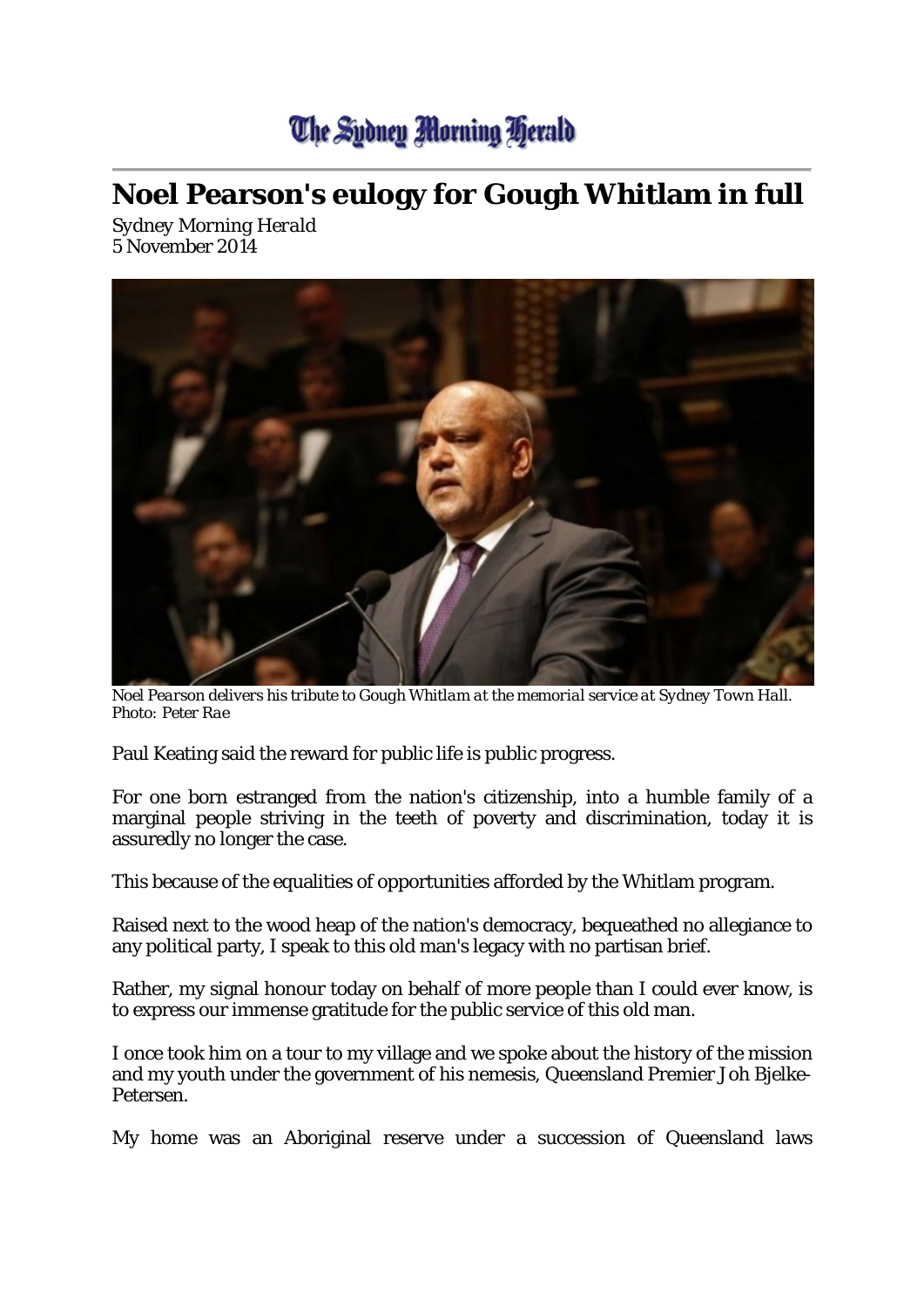commencing in 1897.

These laws were notoriously discriminatory and the bureaucratic apparatus controlling the reserves maintained vigil over the smallest details concerning its charges.

Superintendents held vast powers and a cold and capricious bureaucracy presided over this system for too long in the 20th century.

In June 1975, the Whitlam government enacted the Aboriginal and Torres Strait Islanders Queensland Discriminatory Laws Act.

The law put to purpose the power conferred upon the Commonwealth Parliament by the 1967 referendum, finally outlawing the discrimination my father and his father lived under since my grandfather was removed to the mission as a boy and to which I was subject [for] the first 10 years of my life.

Powers regulating residency on reserves without a permit, the power of reserve managers to enter private premises without the consent of the householder, legal representation and appeal from court decisions, the power of reserve managers to arbitrarily direct people to work, and the terms and conditions of employment, were now required to treat Aboriginal Queenslanders on the same footing as other Australians.

We were at last free from those discriminations that humiliated and degraded our people.

The companion to this enactment, which would form the architecture of indigenous human rights akin to the Civil Rights Act 1965 in the United States, was the Racial Discrimination Act.

It was in Queensland under Bjelke-Petersen that its importance became clear.

In 1976, a Wik man from Aurukun on the western Cape York Peninsula, John Koowarta, sought to purchase the Archer Bend pastoral lease from its white owner.

The Queensland government refused the sale. The High Court's decision in Koowarta versus Bjelke-Petersen upheld the Racial Discrimination Act as a valid exercise of the external affairs powers of the Commonwealth.

However, in an act of spite, the Queensland Government converted the lease into the Acher Bend National Park.

Old man Koowarta died a broken man, the winner of a landmark High Court precedent but the victim of an appalling discrimination.

The Racial Discrimination Act was again crucial in 1982 when a group of Murray Islanders led by Eddie Mabo claimed title under the common law to their traditional homelands in the Torres Strait.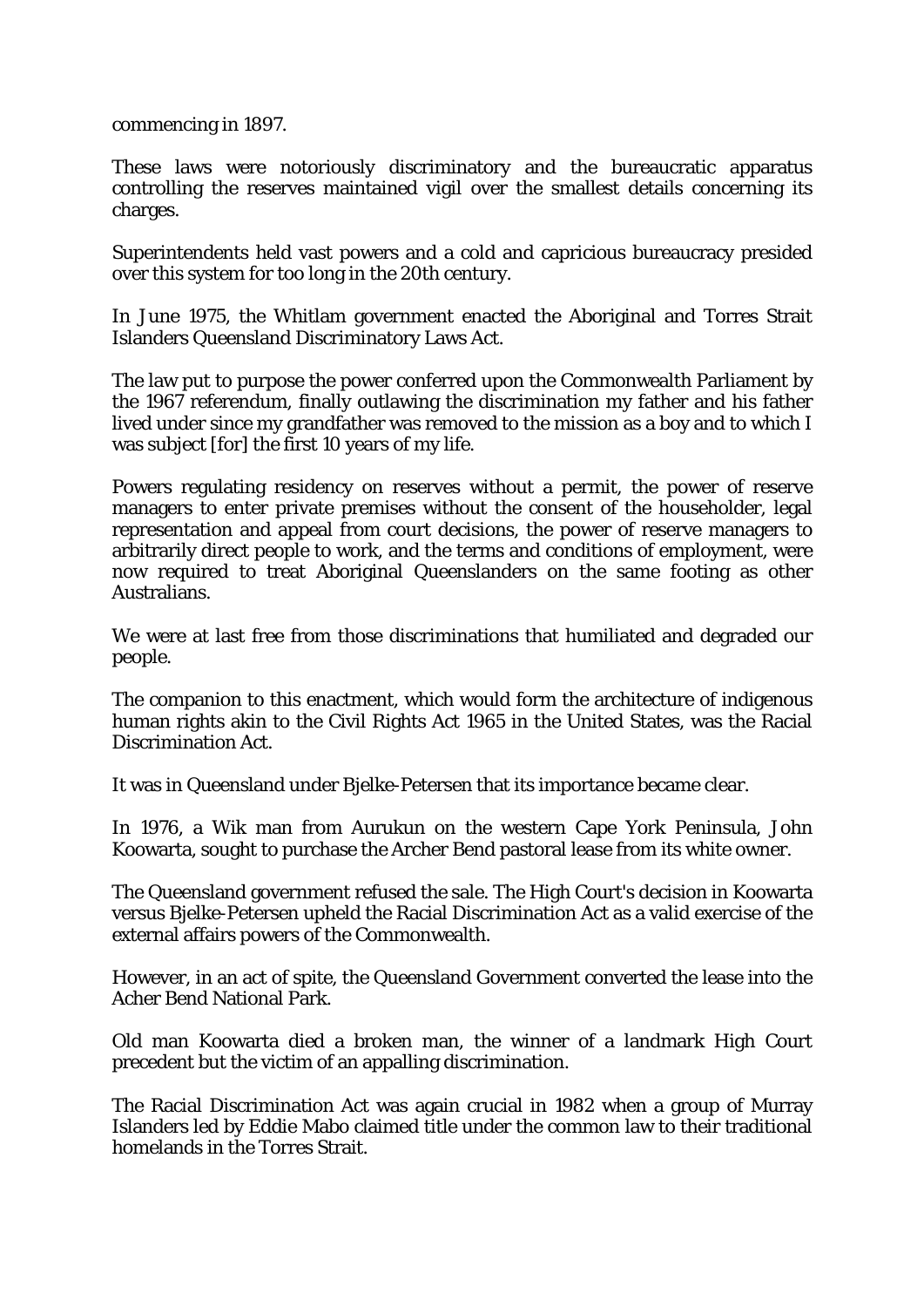In 1985 Bjelke-Petersen sought to kill the Murray Islanders' case by enacting a retrospective extinguishment of any such title.

There was no political or media uproar against Bjelke-Petersen's law. There was no public condemnation of the state's manouevre. There was no redress anywhere in the democratic forums or procedures of the state or the nation.

If there were no Racial Discrimination Act that would have been the end of it. Land rights would have been dead, there would never have been a Mabo case in 1992, there would have been no Native Title Act under Prime Minister Keating in 1993.

Without this old man the land and human rights of our people would never have seen the light of day.

There would never have been Mabo and its importance to the history of Australia would have been lost without the Whitlam program.

Only those who have known discrimination truly know its evil.

Only those who have never experienced prejudice can discount the importance of the Racial Discrimination Act.

This old man was one of those rare people who never suffered discrimination but understood the importance of protection from its malice.

On this day we will recall the repossession of the Gurindji of Wave Hill, when the Prime Minister said, "Vincent Lingiari, I solemnly hand to you these deeds as proof in Australian law that these lands belong to the Gurindji people and I put into your hands this piece of earth itself as a sign that we restore them to you and your children forever."

It was this old man's initiative with the Woodward Royal Commission that led to Prime Minister Fraser's enactment of the Aboriginal Land Rights Northern Territory Act, legislation that would see more than half of the territory restored to its traditional owners.

Of course recalling the Whitlam Government's legacy has been, for the past four decades since the dismissal, a fraught and partisan business.

Assessments of those three highly charged years and their aftermath divide between the nostalgia and fierce pride of the faithful, and the equally vociferous opinion that the Whitlam years represented the nadir of national government in Australia. Let me venture a perspective.

The Whitlam government is the textbook case of reform trumping management.

In less than three years an astonishing reform agenda leapt off the policy platform and into legislation and the machinery and programs of government.

The country would change forever. The modern cosmopolitan Australia finally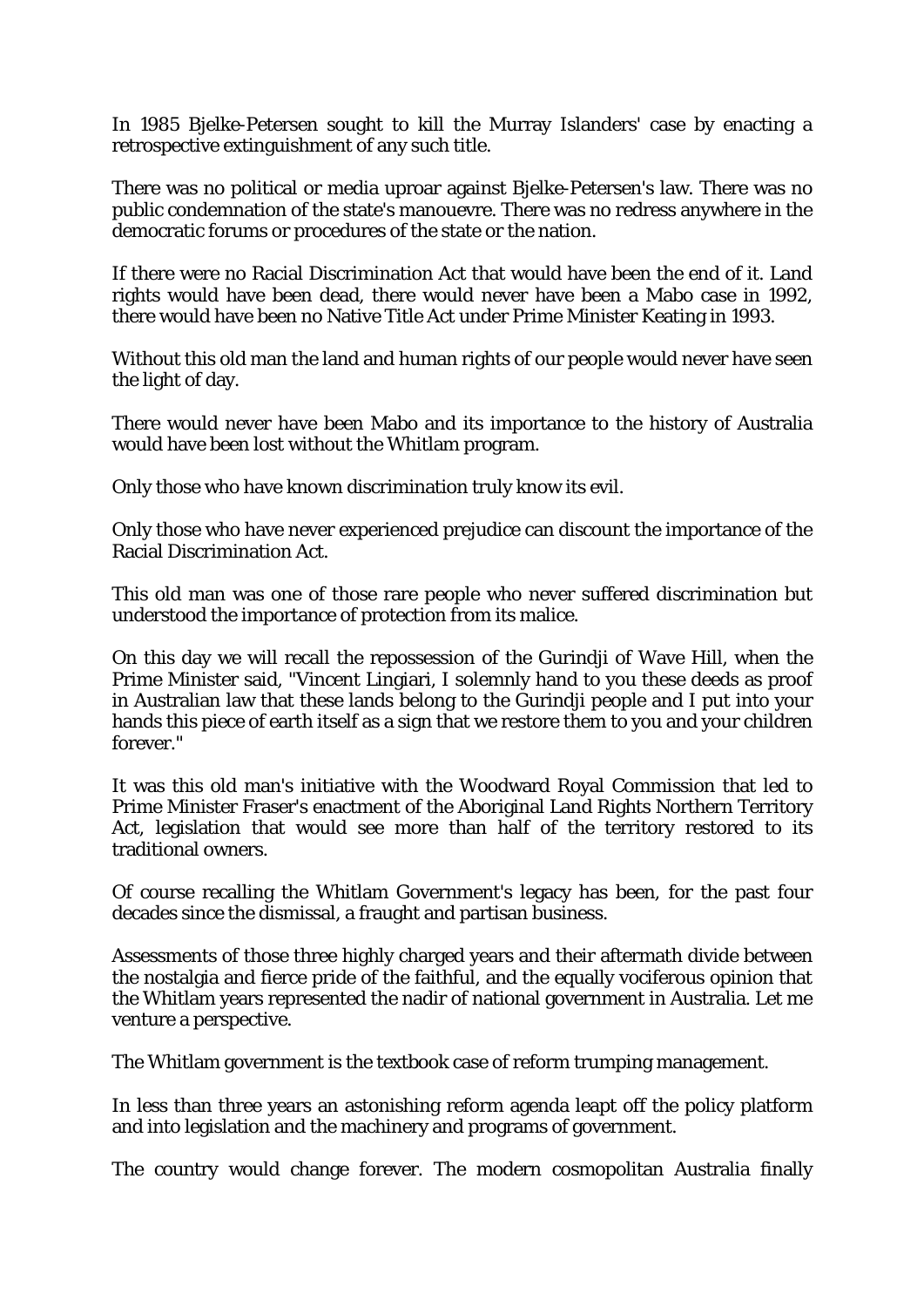emerged like a technicolour butterfly from its long dormant chrysalis.

And 38 years later we are like John Cleese, Eric Idle and Michael Palin's Jewish insurgents ranting against the despotic rule of Rome, defiantly demanding "and what did the Romans ever do for us anyway?"

Apart from Medibank and the Trade Practices Act, cutting tariff protections and nofault divorce in the Family Law Act, the Australia Council, the Federal Court, the Order of Australia, federal legal aid, the Racial Discrimination Act, needs-based schools funding, the recognition of China, the abolition of conscription, the law reform commission, student financial assistance, the Heritage Commission, nondiscriminatory immigration rules, community health clinics, Aboriginal land rights, paid maternity leave for public servants, lowering the minimum voting age to 18 years and fair electoral boundaries and Senate representation for the territories.

Apart from all of this, what did this Roman ever do for us?

And the Prime Minister with that classical Roman mien, one who would have been as naturally garbed in a toga as a safari suit, stands imperiously with twinkling eyes and that slight self-mocking smile playing around his mouth, in turn infuriating his enemies and delighting his followers.

There is no need for nostalgia and yearning for what might have been.

The achievements of this old man are present in the institutions we today take for granted and played no small part in the progress of modern Australia.

There is no need to regret three years was too short. Was any more time needed? The breadth and depth of the reforms secured in that short and tumultuous period were unprecedented, and will likely never again be repeated.

The devil-may-care attitude to management as opposed to reform is unlikely to be seen again by governments whose priorities are to retain power rather than reform.

The Whitlam program as laid out in the 1972 election platform consisted three objectives: to promote equality, to involve the people of Australia in the decisionmaking processes of our land, and to liberate the talents and uplift the horizons of the Australian people.

This program is as fresh as it was when first conceived. It scarcely could be better articulated today.

Who would not say the vitality of our democracy is a proper mission of government and should not be renewed and invigorated.

Who can say that liberating the talents and uplifting the horizons of Australians is not a worthy charter for national leadership?

It remains to mention the idea of promoting equality. My chances in this nation were a result of the Whitlam program. My grandparents and parents could never have